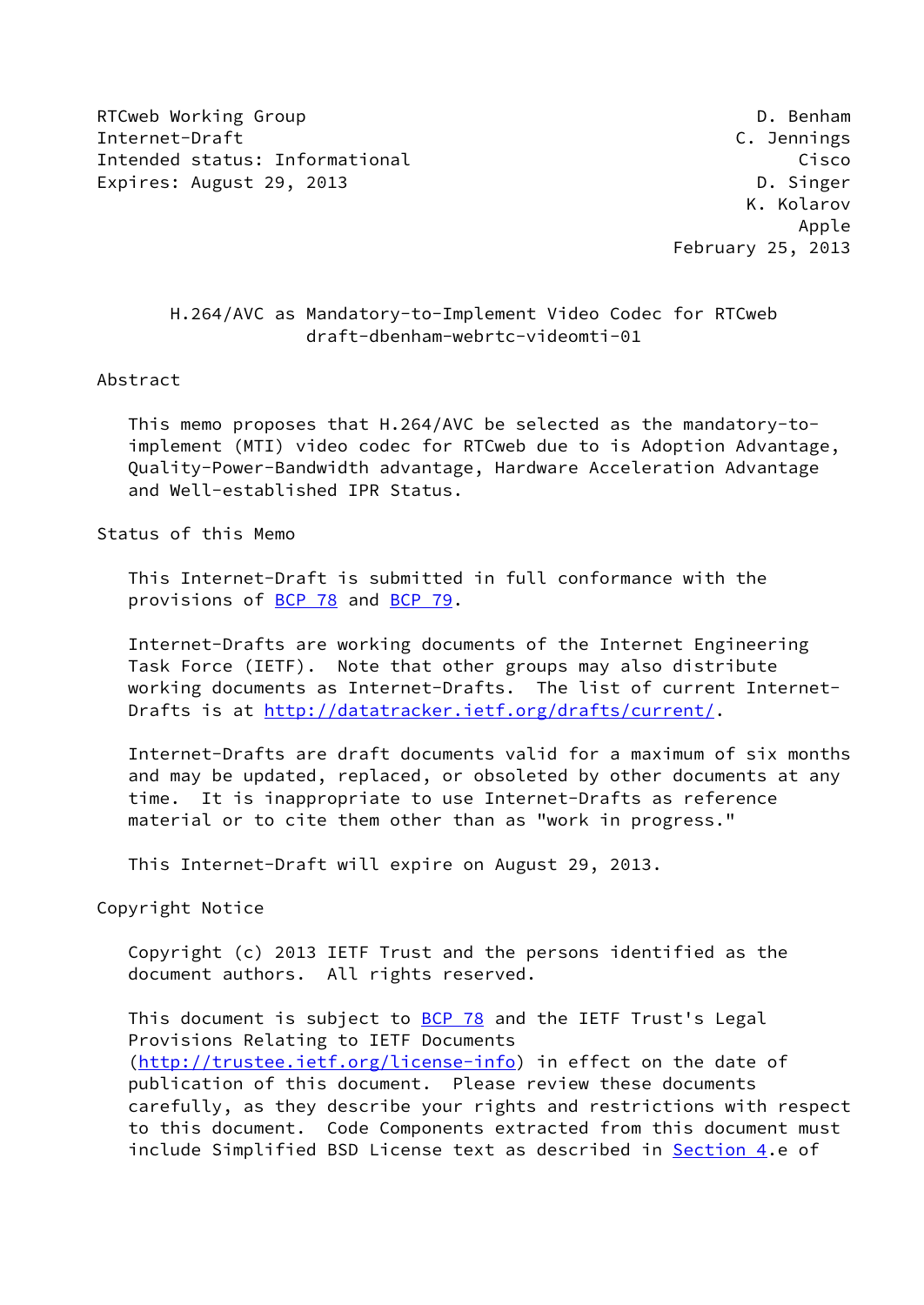Internet-Draft AVC for RTCweb MTI February 2013

 the Trust Legal Provisions and are provided without warranty as described in the Simplified BSD License.

# Table of Contents

| Introduction $\ldots \ldots \ldots \ldots \ldots \ldots \ldots \ldots \ldots \ldots$ |  |
|--------------------------------------------------------------------------------------|--|
| 2.                                                                                   |  |
| 3.<br>H.264/AVC Adoption Advantage 3                                                 |  |
| H.264/AVC has the Quality-Power-Bandwidth advantage $\ldots$ 4<br>4.                 |  |
| Hardware Acceleration Advantage 5<br>5.                                              |  |
| 6. Well-Established IPR Status for H.264/AVC 6                                       |  |
| 6.1. Disclosed and Publicly Available Lists of Patents 6                             |  |
| 6.2. Royalty Free for Innovation, Low-volume shipments $\cdots$ 6                    |  |
| 6.3. Higher H.264/AVC Profile Tools Bundled 6                                        |  |
| 6.4. Future IPR Status Consideration 7                                               |  |
| 7. Questions about IPR Status of VP8 7                                               |  |
|                                                                                      |  |
| 9.                                                                                   |  |
|                                                                                      |  |
| 10.1. Normative References 9                                                         |  |
| 10.2. Informative References 9                                                       |  |
| Authors' Addresses                                                                   |  |
|                                                                                      |  |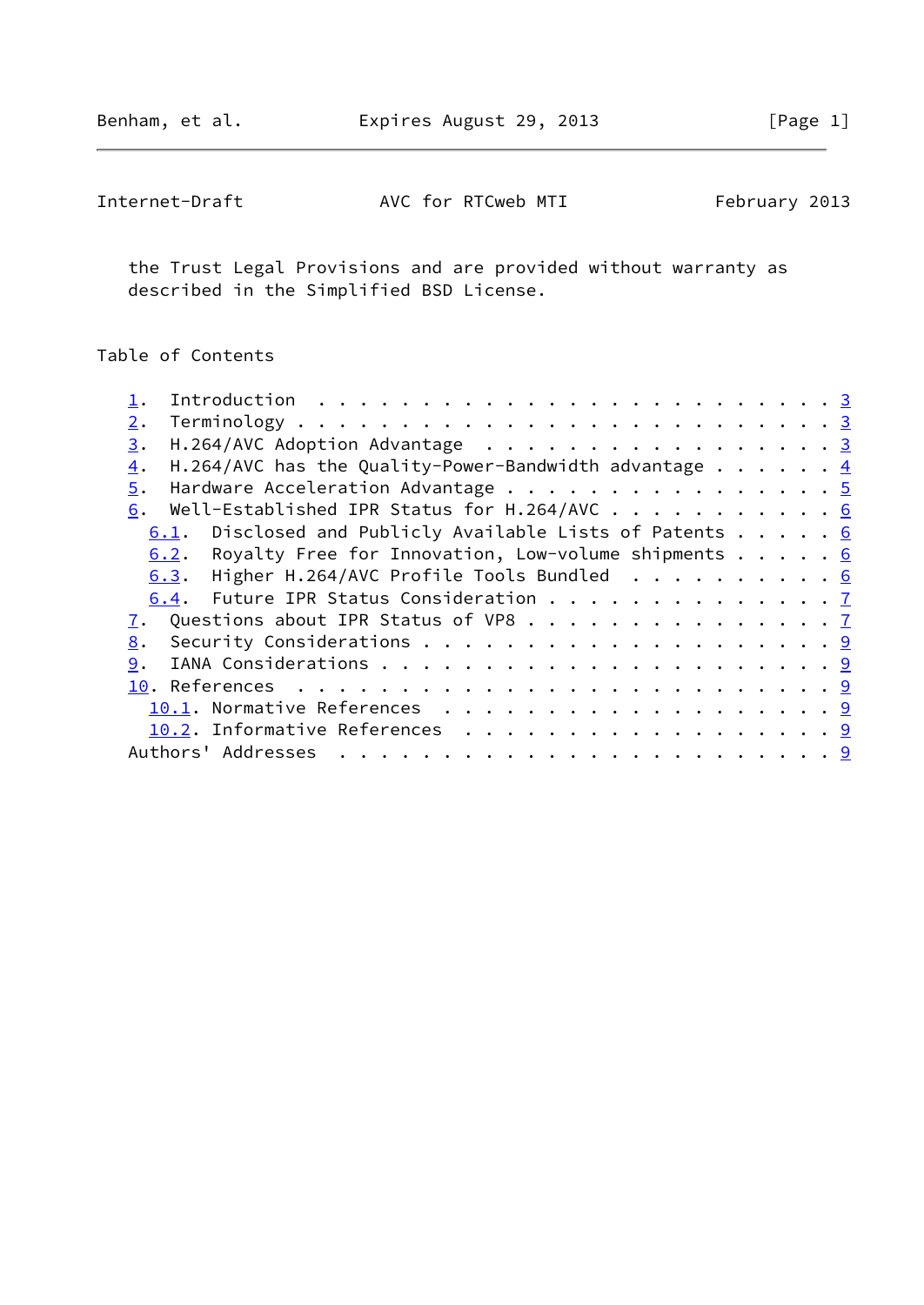Benham, et al. **Expires August 29, 2013** [Page 2]

<span id="page-2-1"></span>Internet-Draft AVC for RTCweb MTI February 2013

#### <span id="page-2-0"></span>[1](#page-2-0). Introduction

 This memo offers a proposal that H.264/AVC be selected as the mandatory-to-implement (MTI) video codec for RTCweb. This document asserts that the constrained baseline profile is the likely best choice and uses it to make certain points. However, the author(s) are open to assertions that other H.264/AVC profile(s) should be additionally mandated or recommended.

This document is not intended for publication as an RFC.

### <span id="page-2-2"></span>[2](#page-2-2). Terminology

 The key words "MUST", "MUST NOT", "REQUIRED", "SHALL", "SHALL NOT", "SHOULD", "SHOULD NOT", "RECOMMENDED", "MAY", and "OPTIONAL" in this document are to be interpreted as described in [RFC2119](https://datatracker.ietf.org/doc/pdf/rfc2119)>.

### <span id="page-2-3"></span>[3](#page-2-3). H.264/AVC Adoption Advantage

 H.264/AVC is widely used for enterprise videoconferencing equipment and services. High-definition (HD), web videoconferencing commonly uses H.264/AVC as well, including Skype.

 H.264/AVC is becoming the de-facto standard for the Mobile web and 3GPP has recommended the H.264/AVC [[AVC01\]](#page-9-6) codec along with the mandatory H.263. Apple's iOS, Google's Android, RIM's Blackberry and Ericsson's mobile device platforms all support H.264/AVC.

Web (entertainment) video is dominated by H.264/AVC, and increasingly "multi-screen/BYOD" video services from cable companies and telco's are using H.264/AVC over their private web video networks

 Thus, HTML5 browsers will likely need to have the H.264/AVC codec regardless to remain popular. Internet Explorer and Safari appear to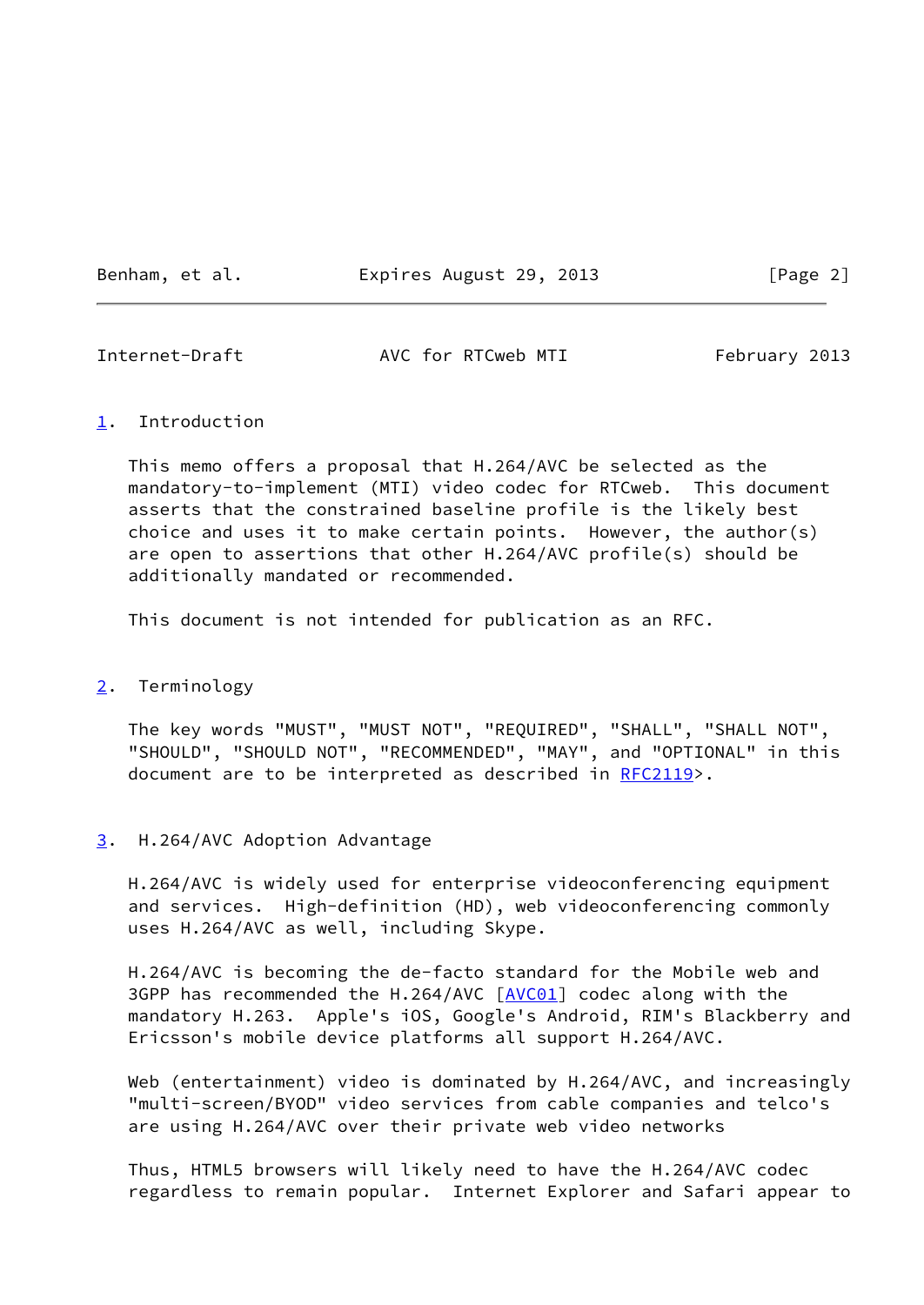be including H.264/AVC in the set of codecs they ship regardless of the RTCweb video codec MTI decision. And Google's Chrome continues shipping with H.264/AVC today.

 We assert that the lack of clearly indicating that H.264/AVC was the mandatory video codec for HTML5's video tag has created uncertainty and increased costs for those deploying sites or developing applications trying to cover multiple possible codecs instead.

 Mandating the H.264/AVC codec for RTCweb is in the best interest of rapid adoption given it is already pervasive deployed and used in real-time communications and web video applications.

| Expires August 29, 2013<br>Benham, et al. | [Page 3] |
|-------------------------------------------|----------|
|-------------------------------------------|----------|

<span id="page-3-1"></span>Internet-Draft AVC for RTCweb MTI February 2013

<span id="page-3-0"></span>[4](#page-3-0). H.264/AVC has the Quality-Power-Bandwidth advantage

 First, we believe that mobile devices will be important to the success of RTCweb going forward. They generally have slower CPUs than desktop computers and maximizing battery life is extremely important.

 Second, we assert that the three (3) most important factors to analyze in that context are a) the user experience or perceptual quality of the resultant video images, b) the amount of compute or CPU power applied to do the compression - this correlates with electrical power consumption, and c) the amount of bandwidth available or consumed. All three factors must be considered together as they are interrelated.

 For a given bitrate, a codec can improve the quality by doing more computation, but that will drain power quicker. While 4G/LTE brings more bandwidth to the equation, error properties of the medium and/or mobile data transmission costs will still put pressure on implementers to minimize bandwidth utilized by RTCweb streams. Throwing bandwidth at the problem is not a good assumption to improve quality while keeping CPU power constant.

 We quickly captured examples of leading H.264/AVC and VP8 products on popular mobile and desktop platforms and came to the conclusion that H.264 looks better than VP8 when both are run on same platform at the same bitrates.

It is very hard in making tests to try and decide what parameters to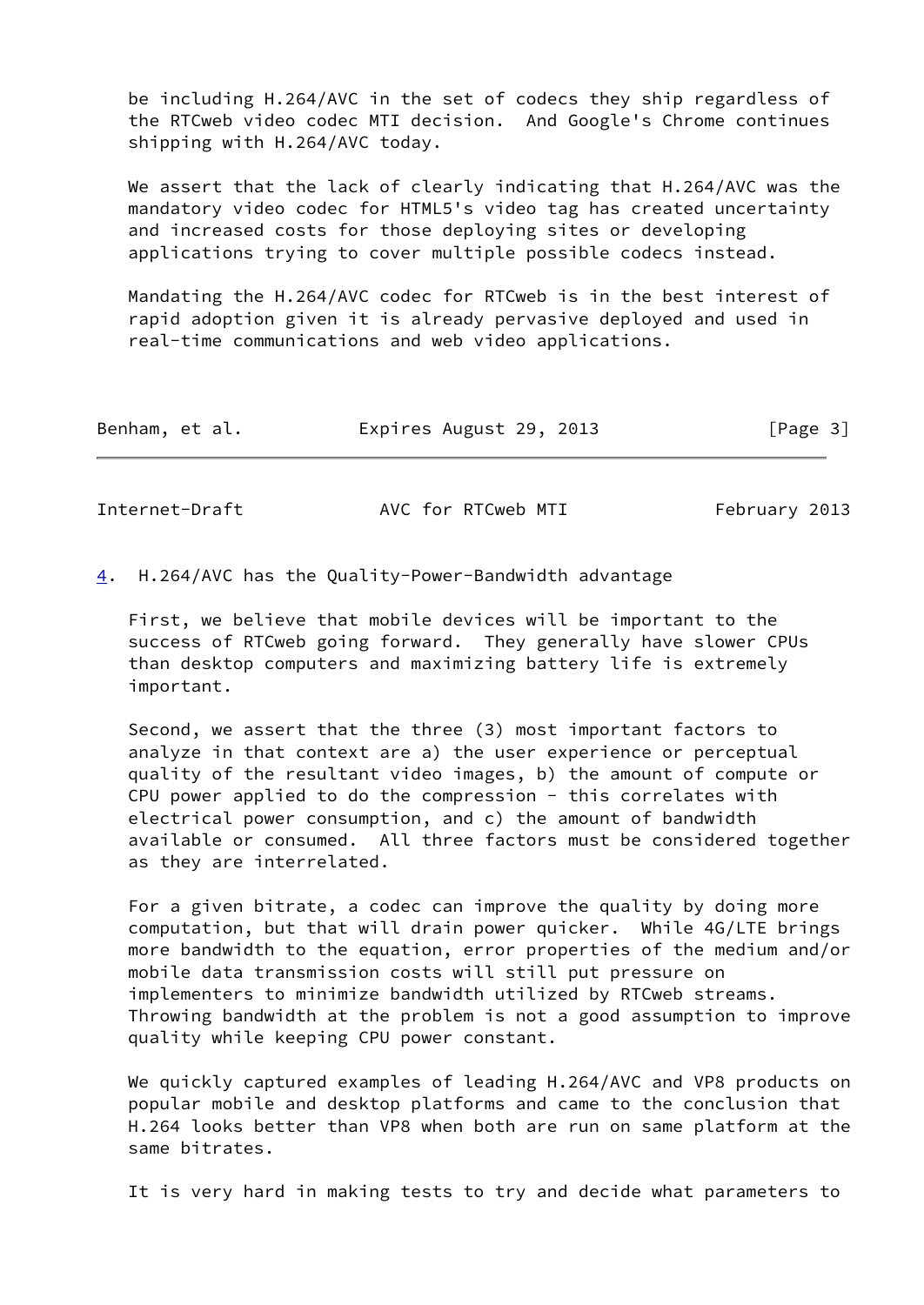use for codecs in a way that does not bias tests. So instead, we choose the "best in class" products that we could find to demonstrate performance comparisons.

Captures of Mobile Tests;

 FaceTime using H.264 on an iPhone to linphone on a fast desktop PC. <http://dl.dropbox.com/u/17089001/video-samples/facetime.mov>

Bria using VP8 on iPhone to linphone on a fast desktop PC. [http://](http://dl.dropbox.com/u/17089001/video-samples/iphone-vp8-vs-iphone-264.mov) [dl.dropbox.com/u/17089001/video-samples/iphone-vp8-vs-iphone-264.mov](http://dl.dropbox.com/u/17089001/video-samples/iphone-vp8-vs-iphone-264.mov)

 Bria using VP8 on Galaxy Nexus to linphone on a fast desktop PC. <http://dl.dropbox.com/u/17089001/video-samples/galaxy-nexus.mov>

 Shown side-by-side, Bria using VP8 on iPhone (left) and FaceTime with H.264/AVC on iPhone (right), going to linphone and FaceTime. [http://](http://dl.dropbox.com/u/17089001/video-samples/iphone-vp8-vs-iphone-264.mov) [dl.dropbox.com/u/17089001/video-samples/iphone-vp8-vs-iphone-264.mov](http://dl.dropbox.com/u/17089001/video-samples/iphone-vp8-vs-iphone-264.mov)

| Benham, et al. | Expires August 29, 2013 | [Page 4] |
|----------------|-------------------------|----------|
|                |                         |          |

<span id="page-4-0"></span>Internet-Draft AVC for RTCweb MTI February 2013

Captures of Desktop-only Tests;

 FaceTime H.264/AVC from a fast notebook computer to fast desktop. htt p://dl.dropbox.com/u/17089001/video-samples/facetime-264-desktop.mov

 -or- [http://dl.dropbox.com/u/17089001/video-samples/](http://dl.dropbox.com/u/17089001/video-samples/facetime-264-desktop.webm) [facetime-264-desktop.webm](http://dl.dropbox.com/u/17089001/video-samples/facetime-264-desktop.webm)

 Chrome with VP8 from same fast notebook computer to same fast desktop.

<http://dl.dropbox.com/u/17089001/video-samples/chrome-vp8-desktop.mov>

 -or- [http://dl.dropbox.com/u/17089001/video-samples/](http://dl.dropbox.com/u/17089001/video-samples/chrome-vp8-desktop.webm) [chrome-vp8-desktop.webm](http://dl.dropbox.com/u/17089001/video-samples/chrome-vp8-desktop.webm)

 Two fast notebook computers - one running Chrome and the other running Fictive - both sending to the same desktop computer shown side by side. [http://dl.dropbox.com/u/17089001/video-samples/](http://dl.dropbox.com/u/17089001/video-samples/chrome_and_factime_desktop) chrome and factime desktop.mov>

 -or- [http://dl.dropbox.com/u/17089001/video-samples/](http://dl.dropbox.com/u/17089001/video-samples/chrome_and_factime_desktop.webm) chrome and factime desktop.webm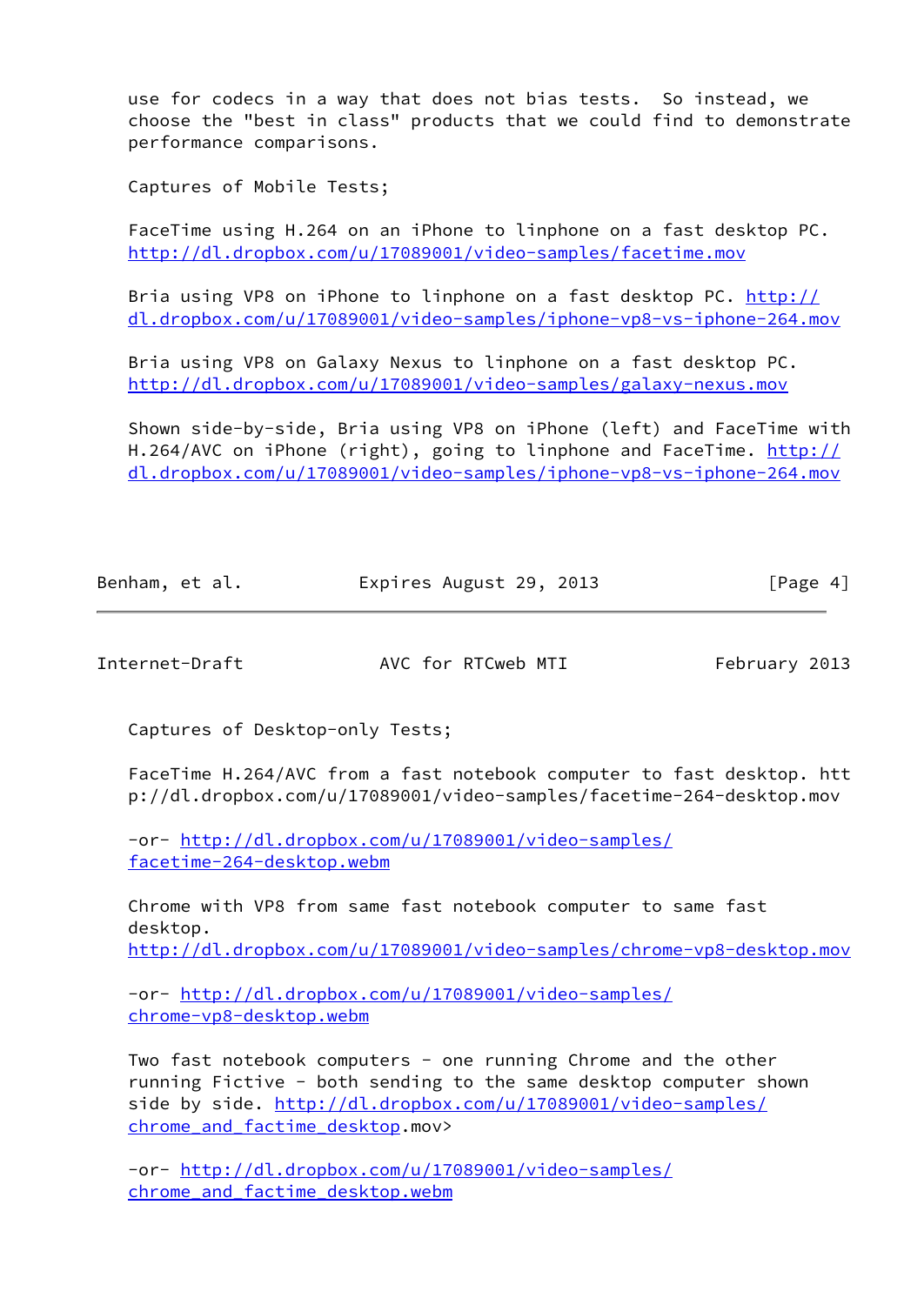The tests and resultant captures were done on a fast wireless network with no other traffic on the wireless network, with the exception of the side by side demo. For the sides by side demo above, both devices were on the same WiFi network but did not seem to be having any losses or coming close to filling the network. The results in the side by side seemed to be the same as when there were run independently so we do not believe that having them both on the same network impacted results.

 Of course, these results do not preclude implementations improving in the future, but this gives some idea of the current state of the art.

 Our conclusion is that H.264/AVC is best at delivering on the Quality-Power-Bandwidth optimization.

#### <span id="page-5-0"></span>[5](#page-5-0). Hardware Acceleration Advantage

 H.264/AVC has a several year head start on hardware/DSP optimization and is already deployed pervasively. For handheld mobile phones, hardware acceleration is a must to maximize Quality-Power-Bandwidth.

 H.264/AVC hardware is already incredibly inexpensive. Some of the low end consumer cameras will record H.264/AVC video, such as this sub-100 US dollar (<\$100) Powershot A810 from Cannon. [[AVC07\]](#page-9-7)

| Benham, et al. | Expires August 29, 2013 | [Page 5] |
|----------------|-------------------------|----------|
|----------------|-------------------------|----------|

<span id="page-5-2"></span>Internet-Draft AVC for RTCweb MTI February 2013

<span id="page-5-1"></span>[6](#page-5-1). Well-Established IPR Status for H.264/AVC

<span id="page-5-3"></span>[6.1](#page-5-3). Disclosed and Publicly Available Lists of Patents

 As typical with many standards bodies, the joint work of ITU/MPEG that produced H.264/AVC has a common patent policy requiring disclosure by participants and third parties of any known patents or patent applications that may be essential to implement specifications in development. These can be downloaded in spreadsheet format [\[AVC02](#page-9-8)]. The policy goes on to ask contributors to pre-agree to either RAND (reasonable & non-discriminatory, but may not be free) or royalty-free licensing of their own company's patents, with or without reciprocal requirements. There is some anecdotal evidence to suggest US courts consider such disclosure requirements [\[AVC03](#page-9-9)] in patent lawsuit decisions.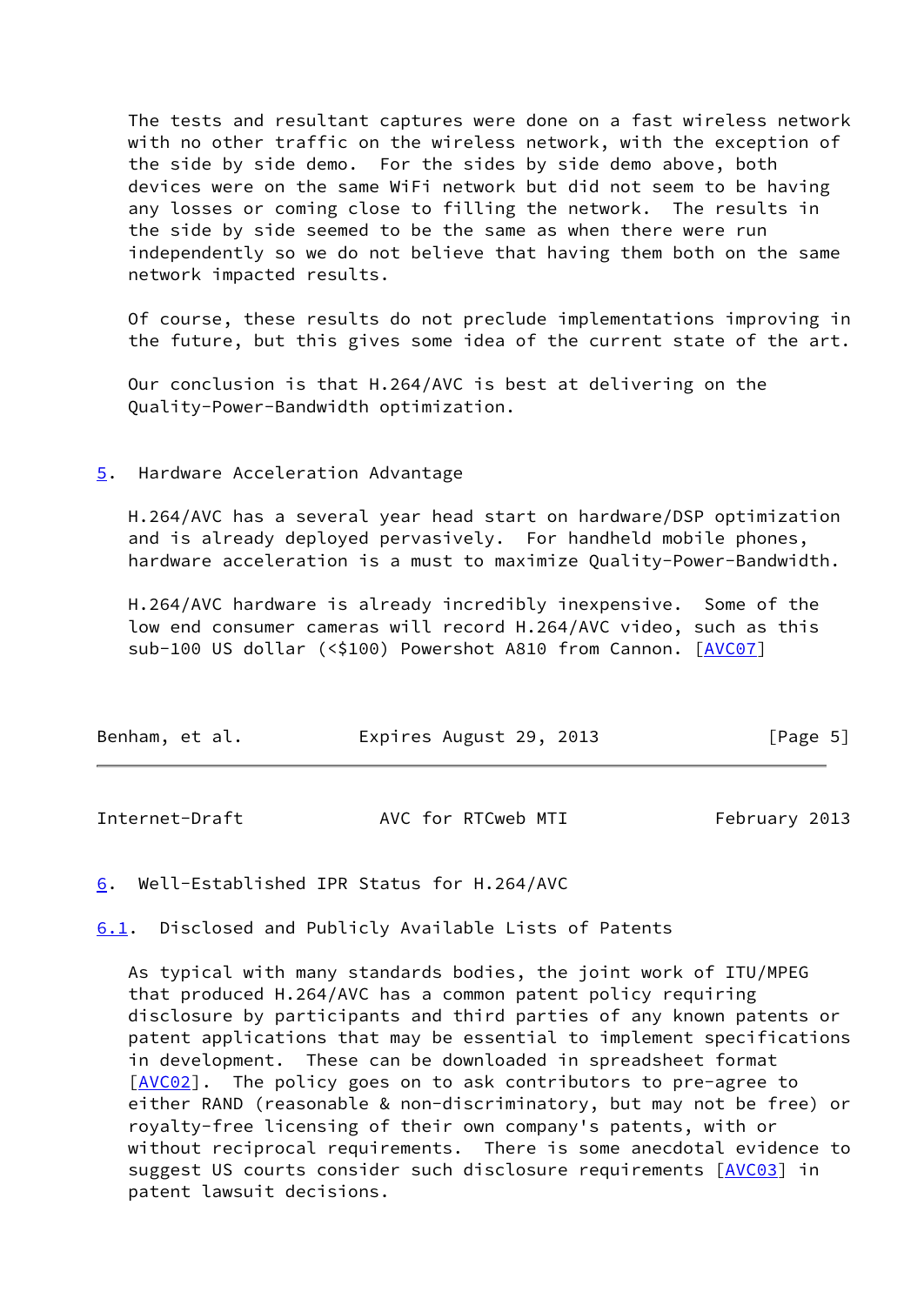While all that alone doesn't guarantee 100% visibility of all possible essential patent claims, H.264/AVC was finished in late 2003 and has been commercially shipping at scale for 6-7 years or more which should have brought to light any other patent holders interested in enforcing or collecting on their essential patents.

 Over 300 patents (more if counting multiple jurisdictions) covering mechanisms spanning several of AVC's profiles are licensed via the MPEG LA H.264/AVC licensing program and are publicly listed [\[AVC04](#page-9-10)].

 The risk of an unknown, essential patent appearing at this point should be comparatively low, which would be a benefit to selecting a H.264/AVC profile as the mandatory codec.

<span id="page-6-0"></span>[6.2](#page-6-0). Royalty Free for Innovation, Low-volume shipments

 To paraphrase, the MPEG LA license [[AVC05\]](#page-9-11) does allow up to 100K units per year, per legal entity/company (type "a" sublicensees in MPEG LA's definition), to be shipped for zero (\$0) royalty cost. This should be adequate for many RTCweb innovators or start-ups to try out new implementations on a large set of users before incurring any patent royalty costs, a benefit to selecting a H.264/AVC profile as the mandatory codec.

<span id="page-6-1"></span>[6.3](#page-6-1). Higher H.264/AVC Profile Tools Bundled

 It should be noted that when one licenses the MPEG LA H.264/AVC pool [\[AVC04](#page-9-10)], patents for higher profile tools - such as CABAC, 8x8 - are bundled in with those required for the constrained baseline profile. Thus, these could optionally be used by RTCweb implementers to achieve even greater performance or efficiencies than using H.264 constrained baseline alone, a benefit to selecting H.264/AVC and

| Benham, et al. | Expires August 29, 2013 | [Page 6] |
|----------------|-------------------------|----------|
|                |                         |          |

<span id="page-6-3"></span>Internet-Draft AVC for RTCweb MTI February 2013

RTCweb could also go as far as recommending those higher profiles.

<span id="page-6-2"></span>[6.4](#page-6-2). Future IPR Status Consideration

 For additional informative purposes, the MPEG/IEC/ISO made a call for a royalty-free video coding solution for the Internet. As of its 98th meeting, two tracks forward are being pursued; one of which is based on the H.264/AVC constrained baseline profile [\[AVC06](#page-9-12)]. MPEG is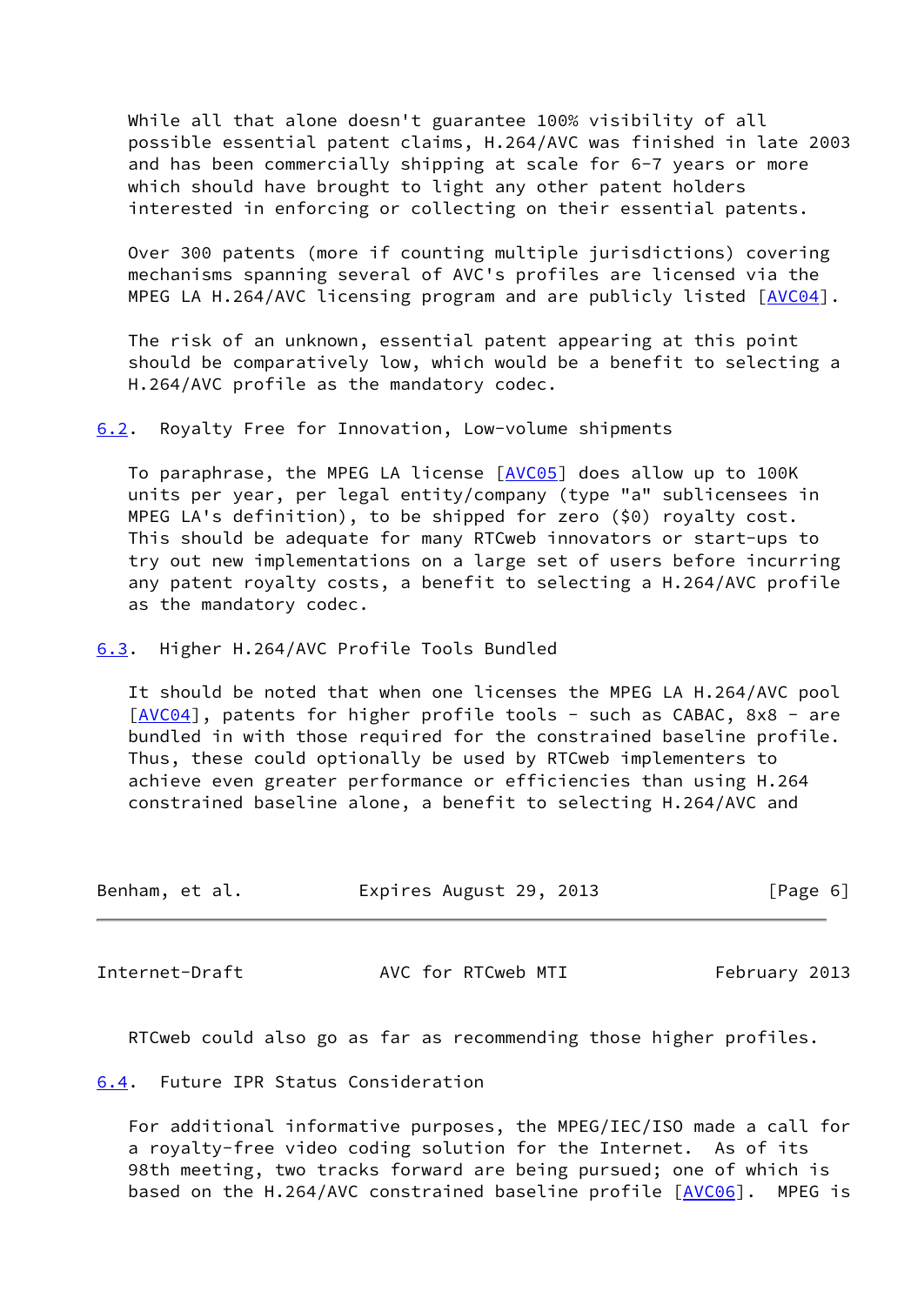presently collecting patent licensing declarations that would include patent holder's royalty expectations unbundled from other higher profile mechanisms. Should this effort result in a royalty-free constrained baseline profile, this would benefit RTCweb in the future if H.264/AVC is selected as mandatory today.

## <span id="page-7-0"></span>[7](#page-7-0). Questions about IPR Status of VP8

 For the purposes of further illustrating the benefits of the well known IPR status of H.264/AVC, what follows are some comparisons to the unknowns that surround VP8 as of the writing of this contribution. Information that resolves the open questions below is welcomed.

 First, Google should be commended for offering their essential patents on VP8 royalty-free. However, other patent holders - including ones not licensees of VP8/WebM -- may exist as suggested by all the respondents to MPEG LA's call for a VP8 essential patent pool. Also, VP8 was not developed openly in a standards body and thus subjected to the prescribed essential patent disclosures, etc.

 Second, others have previously advocated that the lack of lawsuits against shipping VP8 implementations to date means all is ok. VP8 has been shipping a shorter time compared to H.264/AVC and the finite number of companies that have shipped it to date may have, for example, sufficiently large patent portfolios themselves to have discouraged others from starting such a VP8 lawsuit against them. Bottom line is that it isn't a good argument that no prior lawsuits are an implicit indication of low risk to future patent lawsuit for VP8.

Benham, et al. **Expires August 29, 2013** [Page 7] Internet-Draft AVC for RTCweb MTI February 2013

+------------------------------------------+-------------+----------+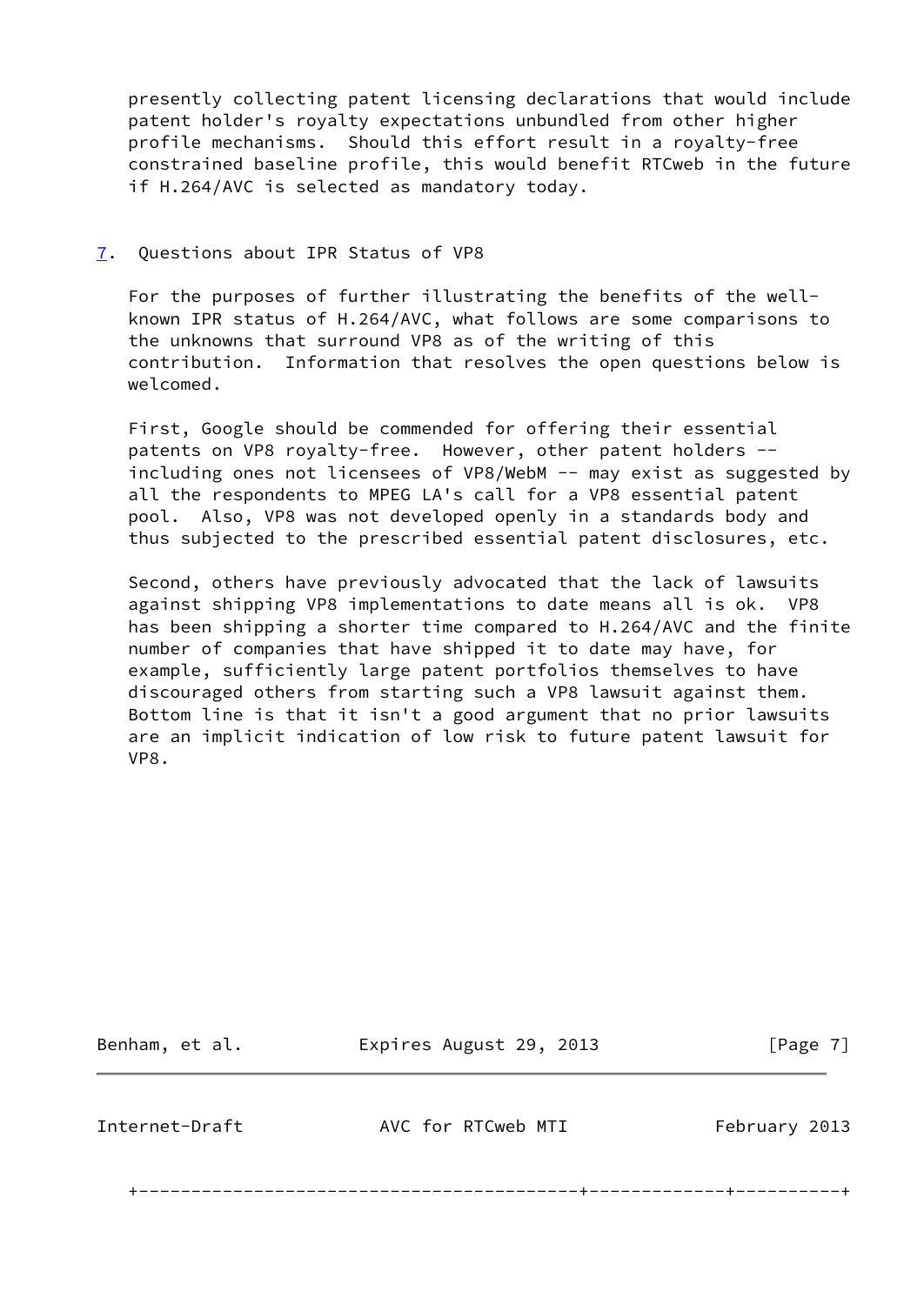| Attribute                                                                              | <b>AVC</b>                  | VP8                        |
|----------------------------------------------------------------------------------------|-----------------------------|----------------------------|
| Developed Openly in Standards Body                                                     | Yes                         | No.                        |
| Required Patent Disclosures and/or<br>predeclared RAND or similar licensing<br>promise | Yes                         | No.                        |
| Open Source implementation                                                             | Yes                         | Yes                        |
| Patent Royalties                                                                       | Yes for<br>>100KU per<br>γr | None<br>Known<br>$(\star)$ |

Table 1: Comparison of H.264/AVC & VP8 IPR Status Impacting Features

 (\*) A dozen or so companies responded to MPEG LA's call for essential patents on VP8, but a license for that has not been published and fees that may be asked for in the future is unknown.

 As suggested by Table 1, sufficient time and open, industry development along with the prescribed patent disclosures is beneficial to be more certain of the risks with shipping the chosen mandatory codec.

 Not having the benefit of a longer deployment duration and open, industry development for VP8, the following questions result;

 (a) Like MPEG/IEC/ISO, can Google list the present patents covered in its VP8 license (of course it is noted that any future Google owned essential patents are supposed to be included too)?

 (b) Does Google, or anyone else involved in any patent analysis, know of any third-parties with viable essential patent claims on VP8? c) If any in (b), are they not a concern? Why?

(c) If any in (b), are they not a concern? Why?

 (d) If Google is certain there is no concern regarding (b) & (c), can Google provide some assurance (such as indemnification) to the VP8 licensees and thus indirectly assuring the RTCweb working group?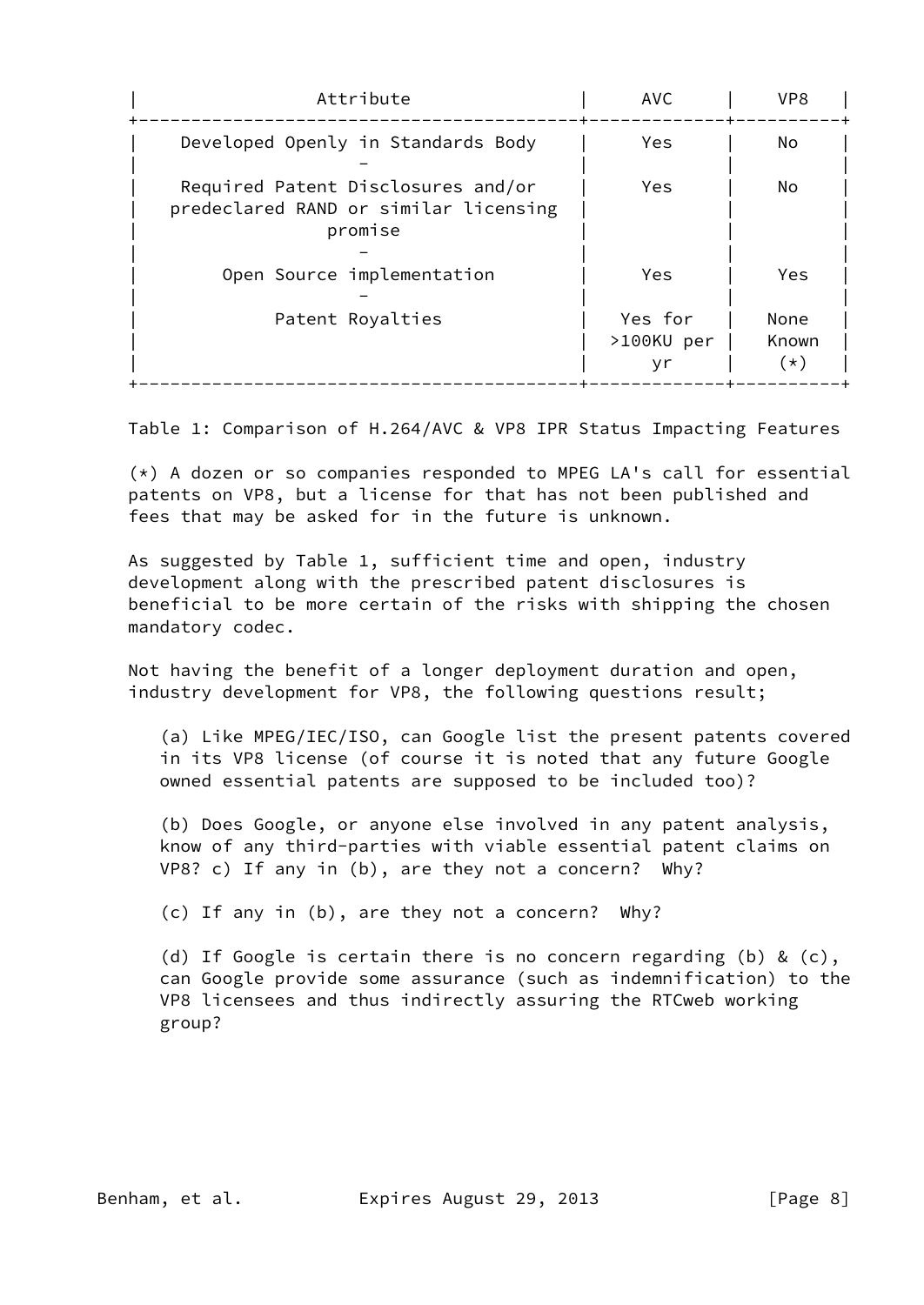<span id="page-9-1"></span>

<span id="page-9-0"></span>[8](#page-9-0). Security Considerations

TBD.

<span id="page-9-2"></span>[9](#page-9-2). IANA Considerations

None.

- <span id="page-9-3"></span>[10.](#page-9-3) References
- <span id="page-9-4"></span>[10.1](#page-9-4). Normative References
- <span id="page-9-12"></span><span id="page-9-11"></span><span id="page-9-10"></span><span id="page-9-9"></span><span id="page-9-8"></span><span id="page-9-7"></span><span id="page-9-6"></span><span id="page-9-5"></span>[10.2](#page-9-5). Informative References
	- [AVC01] 3GPP, TS 26., "Packet switched conversational multimedia applications; Default codecs", 2008, [<http://www.3gpp.org/ftp/Specs/html-info/26235.htm>](http://www.3gpp.org/ftp/Specs/html-info/26235.htm).
	- [AVC02] ISO, "ISO Standards and Patent\s", April 2006, [<http://www.iso.org/iso/standards\\_development/patents](http://www.iso.org/iso/standards_development/patents)>.
	- [AVC03] US Federal Court, "QUALCOMM INCORPORATED v. BROADCOM CORPORATION", December 2008, [<http://caselaw.findlaw.com/us-federal-circuit/](http://caselaw.findlaw.com/us-federal-circuit/1150919.html) [1150919.html](http://caselaw.findlaw.com/us-federal-circuit/1150919.html)>.
	- [AVC04] MPEG LA, "MPEG LA H.264 AVC Patent Pool Attachment 1", August 2012, <[http://www.mpegla.com/main/programs/avc/](http://www.mpegla.com/main/programs/avc/Documents/avc-att1.pdf) [Documents/avc-att1.pdf](http://www.mpegla.com/main/programs/avc/Documents/avc-att1.pdf)>.
	- [AVC05] MPEG LA, "SUMMARY OF AVC/H.264 LICENSE TERMS", unknown, <htt p://www.mpegla.com/main/programs/avc/Documents/ AVC\_TermsSummary.pdf>.
	- [AVC06] MPEG, ISO., "Working Draft 2 of ISO/IEC 14496-29 Web Video Coding", 2012, [<http://mpeg.chiariglione.org/](http://mpeg.chiariglione.org/working_documents/mpeg-04/part29/WVC.zip) working documents/mpeg-04/part29/WVC.zip>.
	- [AVC07] Cannon Inc, "Powershot A810 Specifications", 2012, [<http://](http://www.usa.canon.com/cusa/consumer/products/cameras/digital_cameras/powershot_a810) [www.usa.canon.com/cusa/consumer/products/cameras/](http://www.usa.canon.com/cusa/consumer/products/cameras/digital_cameras/powershot_a810) digital cameras/powershot a810>.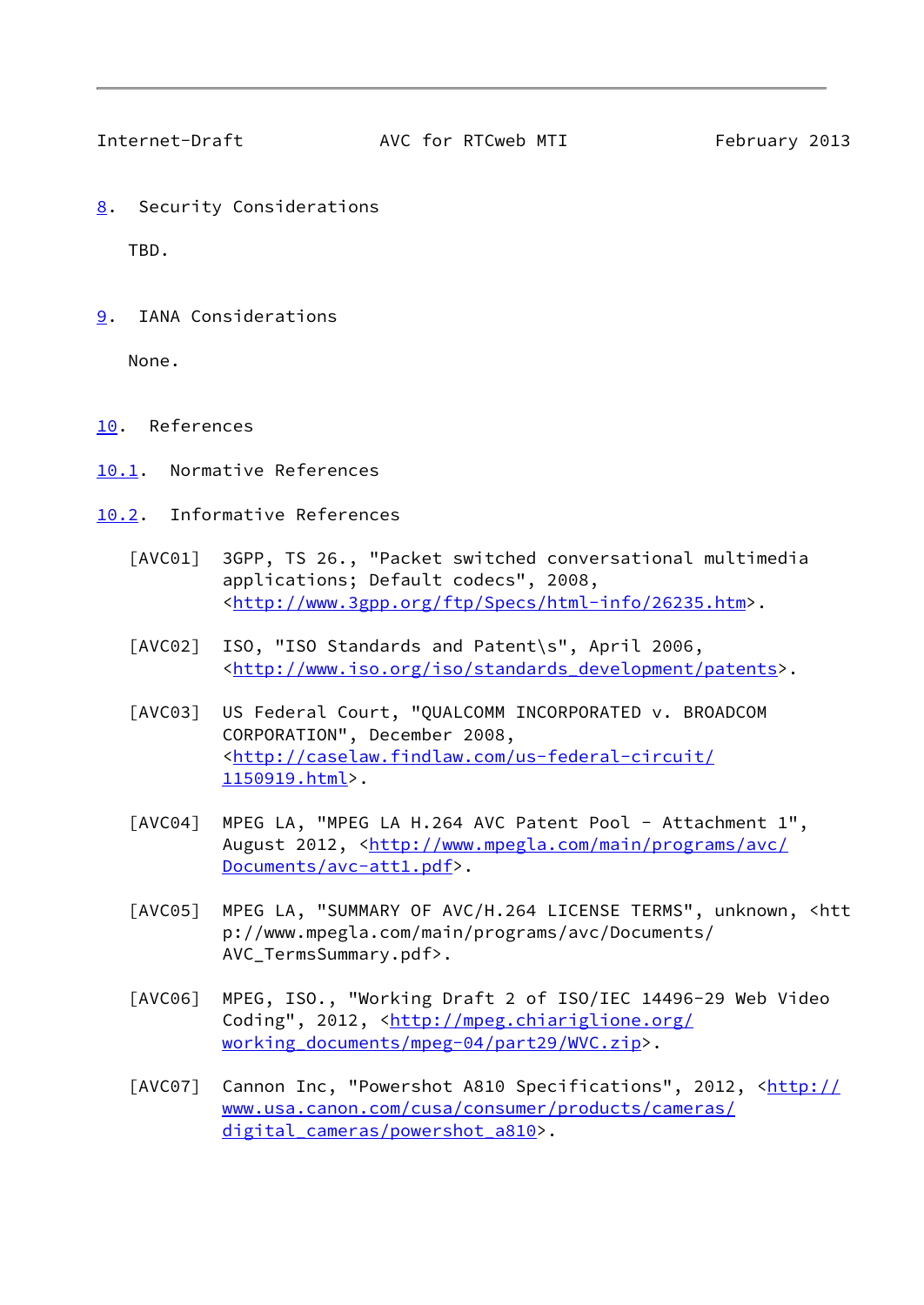Internet-Draft AVC for RTCweb MTI February 2013

Authors' Addresses

 David Benham Cisco 170 West Tasman Drive San Jose, CA 95134 United States

Email: dbenham@cisco.com

 Cullen Cisco 170 West Tasman Drive San Jose, CA 95134 United States

Email: fluffy@cisco.com

 David Singer Apple

Email: singer@apple.com

 Krasimir Kolarov Apple

Email: kolarov@apple.com